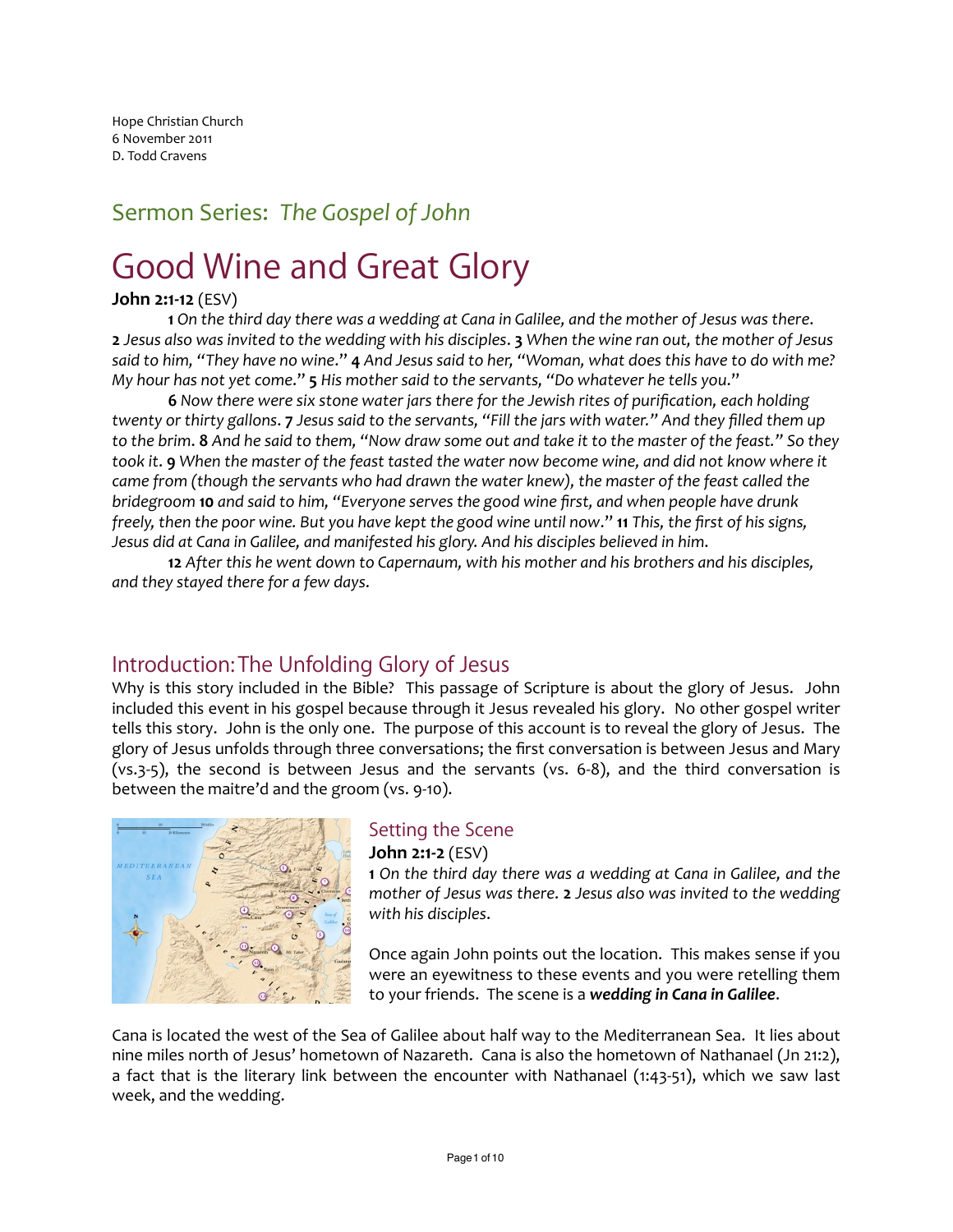## On the Third Day

John noted for us where this took place, Cana, and he also tells us when this took place—on the third day. This phrase at first might seem a bit confusing, but it seems the easiest way to understand this is that the wedding took place on the third day following the last event narrated, which was Jesus' meeting with Nathanael. Jews were inclusive in counting days so the day Jesus met Nathanael would have been counted as the first day, and then two days later came the wedding. **The day of the** wedding, then completes the first full week of Jesus' public ministry.

The *first day* was the day the delegation from Jerusalem came to John (vs.19-28). The **second day** was the day John publicly identified Jesus as "the Lamb of God, who takes away the sin of the *world*" (vs.29-34). The *third day* (vs.35-39) was the day that two of John's disciples left him and begin following Jesus and then ended up spending the rest of that day with Jesus since they arrived at his lodgings at 4:00 p.m. The *fourth day* (vs.41-42) was the day Andrew found his brother Peter and introduced him to Jesus. The *fifth day* (vs.43-51) Jesus called Philip and was introduction to Nathanael. 

The next day mentioned is the day of the wedding  $(2:1)$ , which would be the sixth day mentioned. But John says the wedding took place (as Jews count) on the third day after Jesus met Nathanael. Or as we would count, excluding the day on which Jesus met Nathanael, the wedding fell two days later. That leaves one day, the day before the wedding, unmentioned. It is a "silent" day, so to speak. There are two possible explanations. The unmentioned day a day of traveling<sup>1</sup> to the wedding or perhaps it was the Sabbath. Either way, this accounts for a full seven days.

## Does the Sequence of Days Really Matter?

Why is this noteworthy? Why pay attention to all the sequence of days? The answer is, we should pay attention to the sequencing of days because John does. This is the only places in the gospel that John pays such close attention to a week-long sequence of days. And John's purpose is to give his readers reasons to believe in Jesus so that they may have life. We do not want to miss anything about Jesus that John may be communicating.

So the fact that he here  $(1:19 - 2:1)$  mentions a full week of days catches my attention. Given what he wrote in the prologue  $(1:1-18)$ , it begs the questions, are we to see in this an echo of the creation week? Are the events of these seven days some how related to first seven days of creation?

## **The Beginning**

In the prologue, John has already drawn our attention to the beginning of creation in the very first words of this gospel (1:1). The language is virtually identical with Genesis 1:1. John tells us that Jesus was there at the beginning. In 2:11 John says that turning of the water into wine was the "first" of Jesus' "signs." The Greek word translated "first" in 2:11 is *archēn* (ἀρχή). It is the exact same word John used in 1:1 which was translated "beginning." So we could translate 2:11 as saying, "This was the beginning of Jesus' signs." $2^2$  $2^2$ 

<span id="page-1-0"></span><sup>1</sup> James Montgomery Boice notes that Jewish law proscribed Wednesday as the day of a wedding for a virgin, thus working backward he arrives at the third day, the day that John's two disciples spent with Jesus, as the Sabbath. James Montgomery Boice, *The Gospel of John: The Coming of the Light (John 1-4)*, Vol. 1 (Grand Rapids, MI: Baker Books, 1999), 163.

<span id="page-1-1"></span><sup>2</sup> Andreas J. Köstenberger, *John*, Baker exegetical commentary on the New Testament (Grand Rapids, Mich.: Baker Academic, 2004), 99.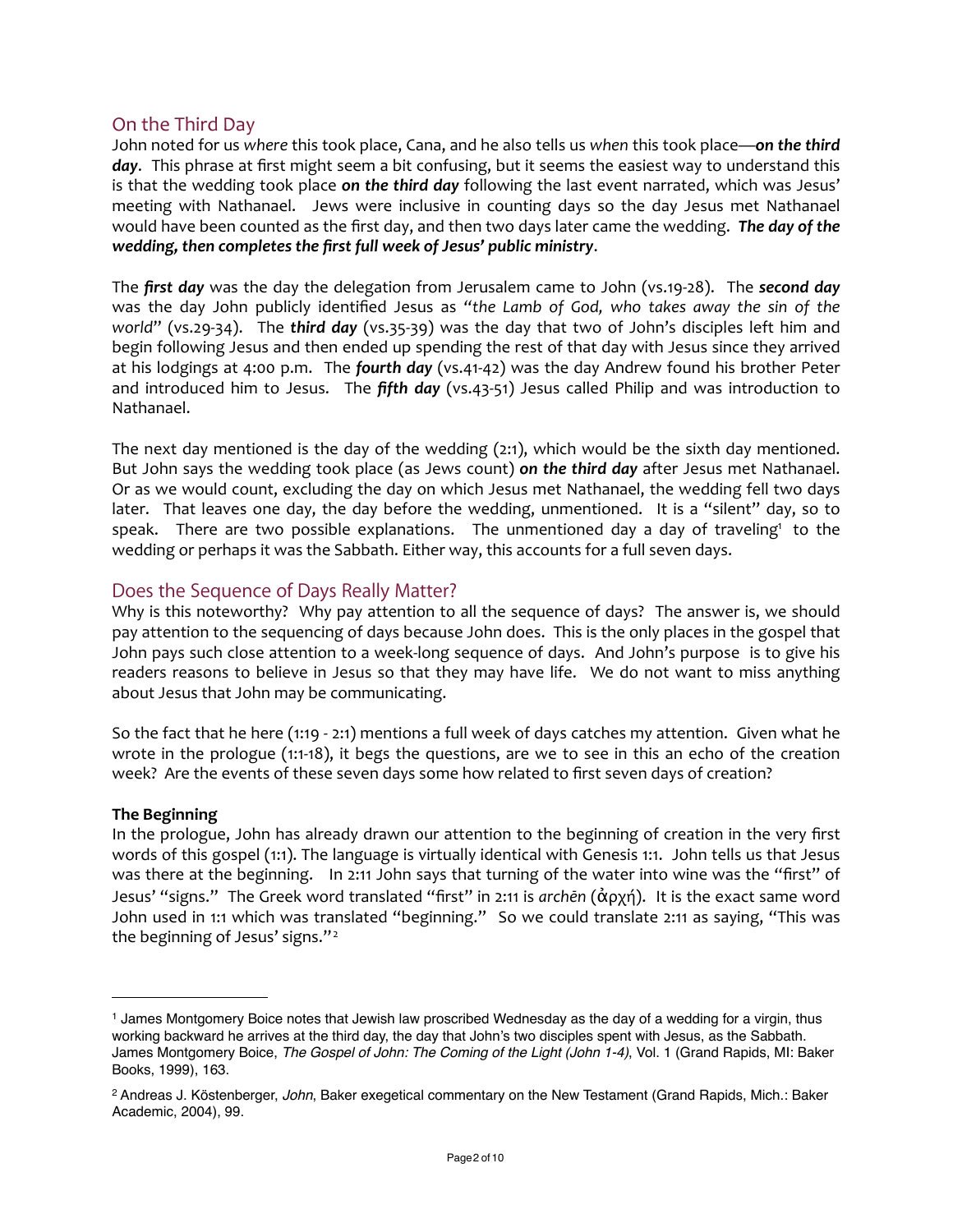## **Light & Darkness**

Furthermore, in prologue John has spoken of light  $(1:5, 7)$  and darkness which are also spoken of in Genesis. We know John will later tell us that Jesus claimed to be the light of the world (Jn 8:12).

## **The Spirit of God**

In the creation week we see the Spirit of God hovering of the face of the waters and in these verses (day 2 vs.29-34) John the Baptist tell us that when Jesus came up out of the waters of baptism the Spirit of God hovered over Jesus like a dove then descended and remained upon him.

## **Life & Flesh**

In the creation week we see man created and given flesh and then the breath of life. Jesus also "become flesh," that is "the Word became flesh and dwelt among us" (1:14). Jesus also will later claim to be "life"  $($  Jn  $11:25$ ).

## Adam, Eve, & A Wedding

And then at the end of the creation week we see God bringing together a man and woman (i.e. Adam & Eve) as the very first marriage. And here, in Cana in Galilee, at the culmination of this week, we find Jesus performing his "first" sign at a wedding!

Are we to see nothing in these similarities? Or should we see something profoundly wonderful happening through the first days of Jesus' ministry? Were these kinds of things in Paul's mind when he wrote that Jesus was the second Adam? (1 Cor 15:22, 45). Or when he penned these words,

## **2 Corinthians 5:17** (ESV)

**17** Therefore, if anyone is in Christ, he is a new creation. The old has passed away; behold, the *new has come*.

All that is herein recorded has been recorded so that we might see the glory of Jesus. Something incredible is happening in these first seven days of Jesus' ministry. And oh may we not miss it! May the Lord be pleased to allow us to see the unfolding glory of Jesus.

## 1) The Conversation Between Jesus & Mary (v.3-5)

## **John 2:3-5** (ESV)

**3** When the wine ran out, the mother of Jesus said to him, "They have no wine." **4** And Jesus said to her, *"Woman, what does this have to do with me? My hour has not yet come."* **5** His mother said to the servants, "Do whatever he tells you."

Jesus has been invited to a wedding  $(2:2)$  and along with him, his disciples. At this point, there are only five—Andrew, Peter, Philip, Nathanael, and the unnamed disciple (which is most likely John?). Mary, the mother of Jesus, was also invited  $(2:1)$ . John chooses not to name her, but simply refers to her as "the mother of Jesus," probably because he wants Jesus to remain the focal point.

It is very possible that the bride and/or the groom or both were either relatives or close family friends, since Mary appears to have some sense of authority. We see this first, in her seeking to resolve the situation with the wine and second, by the fact that she commands the servants  $(v.5)$ .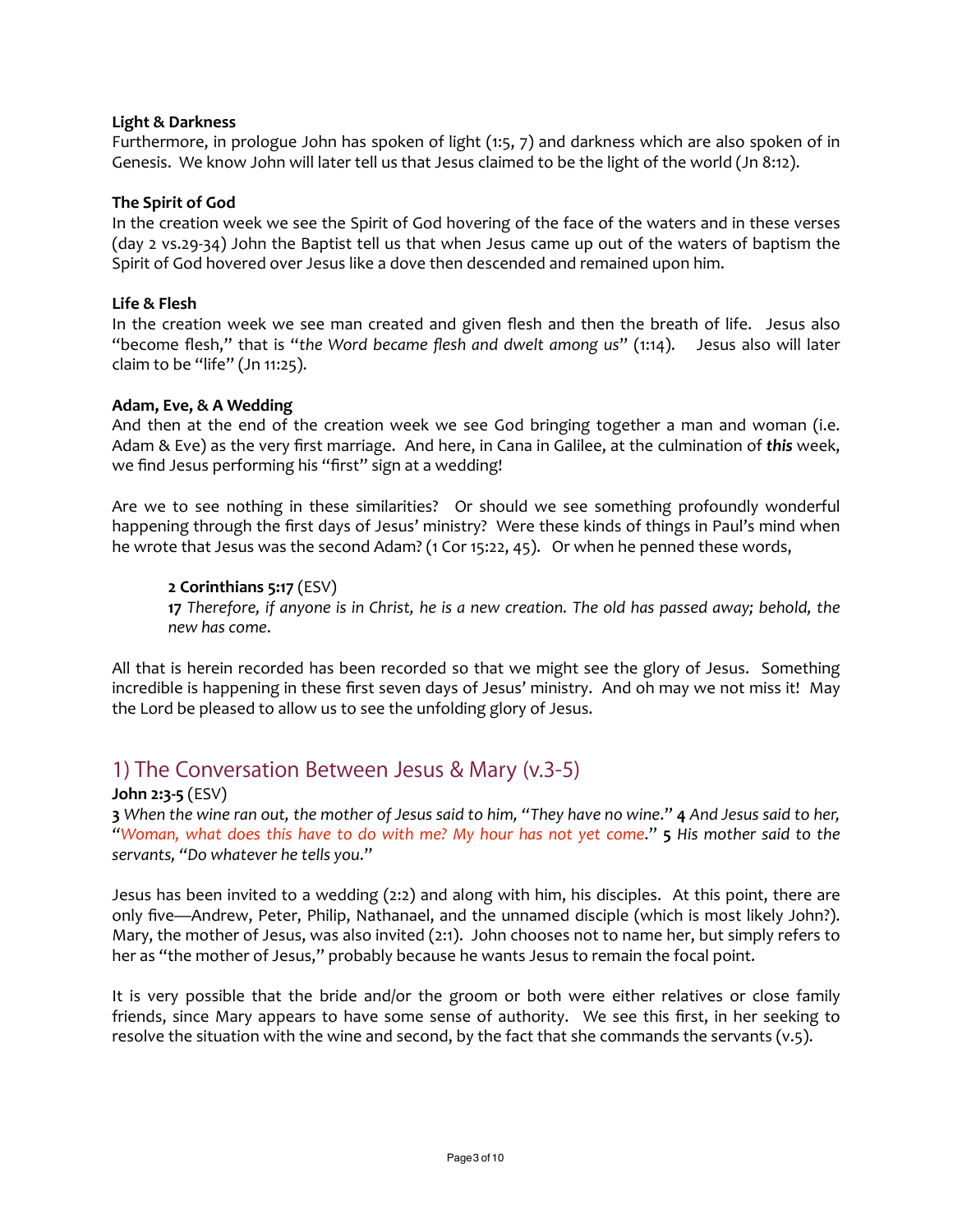Weddings today are major events, lasting all day, attended by a hundred to two hundred people, and costing thousands of dollars. The Massachusetts Online Wedding Guide states that the average Massachusetts wedding costs between \$25,000 - \$[3](#page-3-0)0,000.<sup>3</sup>



A Jewish wedding celebration was much larger, very elaborate in it's symbolism and could last as long as a week.<sup>4</sup> "In a village like Cana it would be a community celebration." $5$  Running out of wine before the end of the wedding festivities amounted to, what one commentator said, was a "social catastrophe"<sup>[6](#page-3-3)</sup> and another referred to as "a dreadful embarrassment." $7$ 

It was the responsibility of the groom (see  $v.$  9) to provide the food and drink for the entire feast and so to run out of wine would have been devastating in a culture where shame was so significant. This would have devastating to the reputation of the

groom. On the cusp of a promise to provide for his new bride for the rest of their lives, it would have *been* utterly shameful to have it revealed that he was unable to adequately provide for his quests for only a few days! This might have been such a faux pas that would have forever after marked the new couple in the minds of the townspeople as "the stingy couple" or poor planners or some other such unhappy comment. Such wedding happenings have the ability to live long in the minds of the attendees and often become the fodder for jesting both for good and ill.

## They Have No Wine (v.3)

Mary became aware of the problem with empty wine jars and sought a solution. She may have had some kind of role of responsibility in the logistics of the wedding. She went to Jesus with her problem. Her words were few. She simply said, "They have no wine."

Mary did not go to Joseph. She went to Jesus for help. Most likely Joseph already died by this time. The last mention of Joseph was when Jesus was in the temple at age twelve (Lk 2:41-52). Jesus, probably, had taken over his father's trade (Mt. 13:55; Mk 6:3), presumably after his death, and become the primary bread-winner since he was the eldest son. It would then be natural for Mary to turn to Jesus for help.

This is an example of one of those statements which carry far greater meaning than the words themselves would seem to indicate. Was Mary simply giving Jesus information? Was she simply saying, "Don't bother going to the kitchen, because they have no wine." No. She is not simply educating Jesus. This statement contains an implicit expectation of action.

<span id="page-3-4"></span>7 Ibid.

<span id="page-3-0"></span><sup>3</sup> Source <http://www.maweddingguide.com/planning/costs/costs.htm> accessed 5 November 2011.

<span id="page-3-1"></span><sup>4</sup> D. A. Carson, *The Gospel According to John* (Leicester, England; Grand Rapids, Mich.: Inter-Varsity Press; W.B. Eerdmans, 1991), 169.

<span id="page-3-2"></span><sup>5</sup> Frank E. Gaebelein, Merrill C. Tenney and Richard N. Longenecker, *The Expositor's Bible Commentary, Volume 9: John and Acts* (Grand Rapids, MI: Zondervan Publishing House, 1981), 42.

<span id="page-3-3"></span><sup>6</sup> Colin G. Kruse, *John: The Tyndale New Testament Commentaries*, Vol. 4, Gen. ed. Leon Morris. (Grand Rapids: Eerdmans, 2003), 91.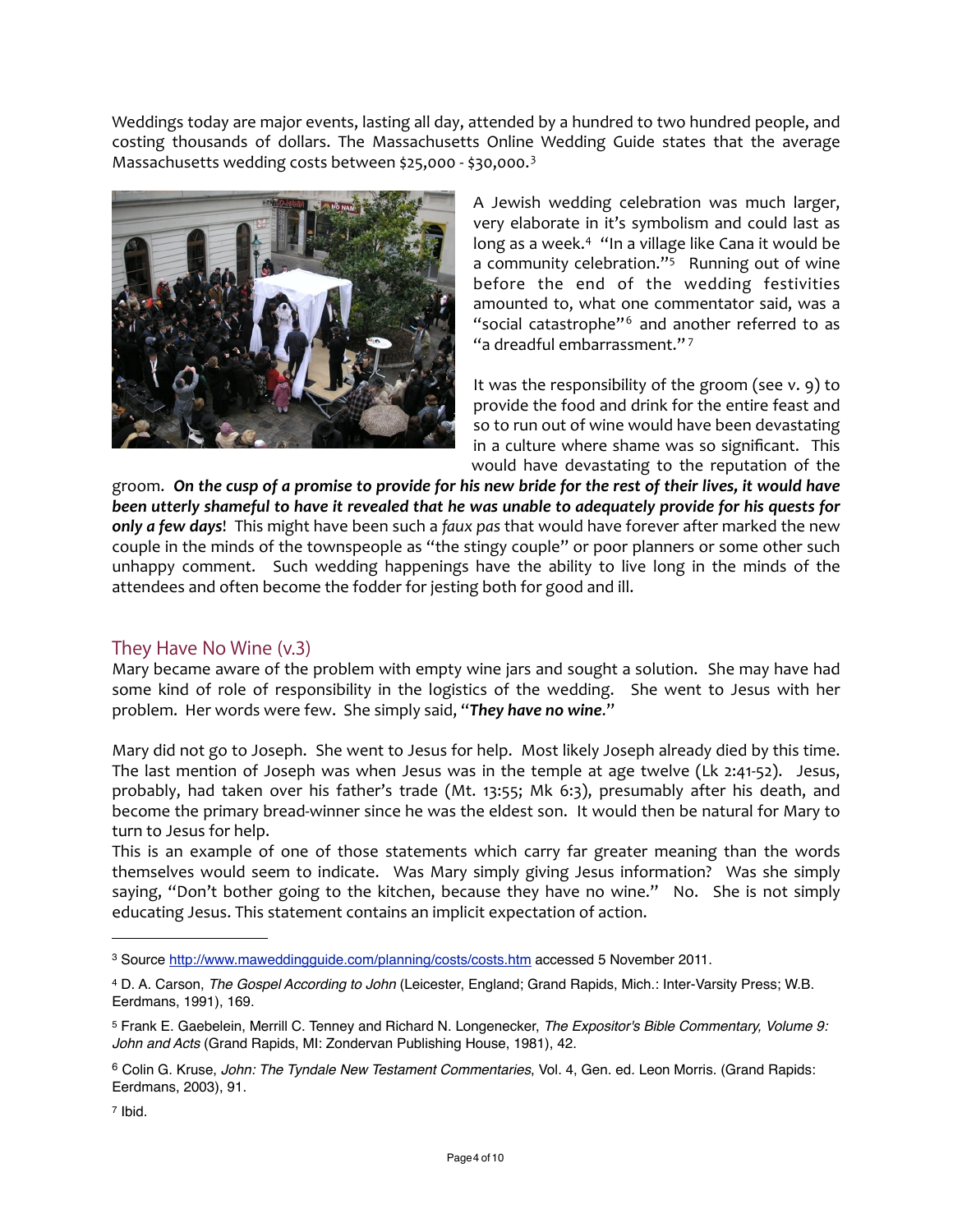Husbands will immediately recognize this kind of statement. We have heard similar statements. You've heard things like, "Honey, I noticed that the grass is really tall." Or "The snow is really getting deep on the side walk." Or "Honey, I know it's midnight, but we're out of milk." In each of those informative statements is hidden a thinly veiled request for action.

## Did Mary Expect A Miracle?

Mary is telling Jesus this because she wants him to do something. The question is what did she expect him to do? Did she expect him to perform a miracle? The answer must be no because up to this point Jesus had never before performed a miracle. John clearly states that this was the "first sign." The miracle Jesus was about to perform was the *first* miracle. So we can safely assume that Mary was not expecting a miracle.

However, Mary had a large treasury of amazing statements and events that had surrounded the birth and life of her son. Remember it was through an angel and not a pregnancy test that she discovered she was pregnant. No doubt she remembered every word that the mighty angel Gabriel had spoken to her about Jesus (Lk 1:26-37). No doubt she remembered all that the shepherds had reported to her that the angels had said about Jesus (Lk 2:17). No doubt she remembered the words that Simeon had spoken over Jesus when he was presented at the temple (Lk 2:22-25). She knew it had been spoken of him that he was "the Lord's Christ" (Lk 2:26). Mary heard many things spoken about her little Jesus and she treasured and pondered all these things in her heart (Lk 2:19, 51).

And no doubt she had been told what had happened at Jesus' baptism and how God had spoken about him from heaven (Mt 3:17; Mk 1:11; Lk 3:22). Or perhaps she was even there when it happened. And no doubt she had been told what John the Baptist had said about him or maybe even heard it with her own ears. No doubt she remembered all these things and here he was at the wedding with five new friends calling her baby boy, "Rabbi." Things were changing. Jesus was no longer a fulltime carpenter.

So maybe the time for Jesus to make himself known was at hand. And maybe what Jesus needed was a little motherly encouragement to get the Messianic ball rolling. And maybe it would make him look really good in the eyes of all the people at this wedding if he and his disciple-boys could do a wonderfully good deed and take care of this wine problem. So perhaps along with this informative statement, "They have no wine," there was a wink and a nod from mom that was not lost on Jesus. His shocking response seems to indicate that something like this did indeed happen.

## Woman...

## **John 2:4** (ESV)

4 And Jesus said to her, "Woman, what does this have to do with me? My hour has not yet come."

Jesus refers to his mother as "Woman." To us, this may sound cold and disrespectful however this is not necessarily the case. Jesus used the same word to refer to Mary just before he died on the cross and as he was seeking to provide for her after his death (Jn 19:26-27). He said to her, "Woman, behold your son!" In that moment, he is caring for her and loving her. So this does not have to be disrespectful. Jesus used the same word when he spoke to the woman at the well (Jn 4:21). He used the same word when he spoke to the woman caught in adultery (Jn 8:10). Probably the closest term we might have is 'ma'am.' This is a courteous term, but it's not a terribly warm and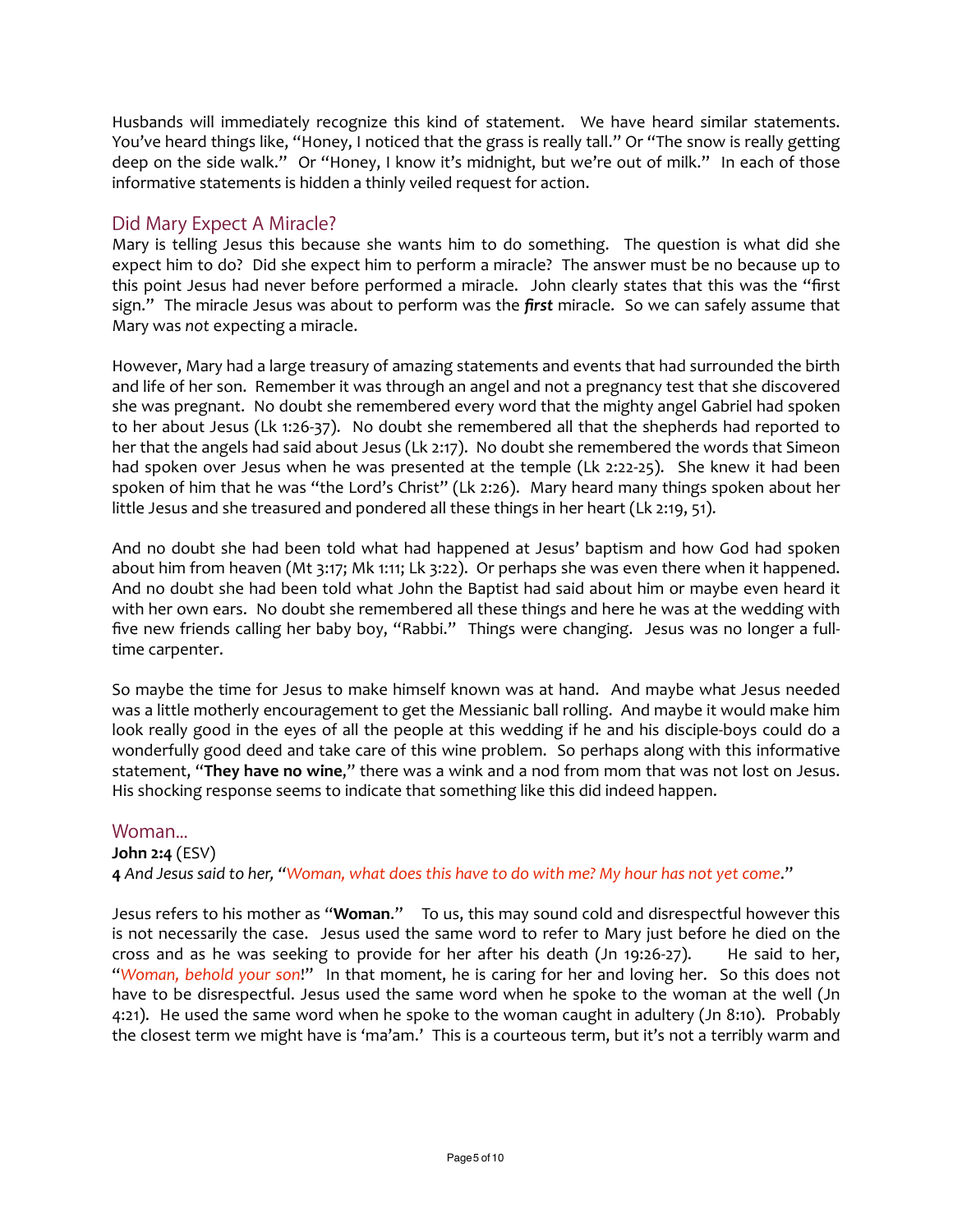endearing term. The NIV translates the word 'Dear woman,' but this is probably too soft. The very least we can say is that the word "establishes a polite distance."<sup>[8](#page-5-0)</sup>

## What Does This Have To Do With Me?

The phrase translated "*what does this have to do with me*," is ti emoi kai soi, literally is 'what to me and to you?' "The expression, common in semitic idiom (e.g. Jdg. 11:12; 2 Sa. 16:10), always distances the two parties," and "at the very least is a measured rebuke."<sup>[9](#page-5-1)</sup> Clearly, Jesus did not like what he was hearing from his mother. This is a polite rebuke. This phrase only appears five<sup>[10](#page-5-2)</sup> other times in the New Testament and every time it is spoken by demons to Jesus. It means, "You are treading on ground that is not yours. Your presence here is not wanted. You don't belong here. We have nothing in common, so back off."

Jesus is not comfortable with what his mother is asking him. Yet, as we keep reading, we know answers her request. In just a moment, he will take care of the wine problem. So why is he pushing her back? There is a reason for this.

## My Hour Is Not Yet Come

Jesus also says, "*My hour has not yet come*" (v.4). When Jesus refers to his "hour"<sup>[11](#page-5-3)</sup> (six other times in John) it always refers to his crucifixion and death and the surrounding events. The next two times "my hour" (Jn 7:30  $\&$  8:20) it is mentioned it speaks of Jesus' power and sovereignty. Both instances indicate that some desired to arrest him, but no one touched him because "his hour had not yet *come*." 

The meaning is clear-no one controls the events of Jesus' life except him. No one touches Jesus until he allows himself to be touched. No one will kill Jesus until he decides to allow himself to be killed (Jn 10:17-18). No one manipulates Jesus into revealing who he truly is (that he is Messiah) unless *it is* on his timetable—not even his own mother. Jesus obeyed the will of His heavenly Father, before he ever obeyed the will of this earthly mother.

## **John 5:19** (ESV)

**19** So Jesus said to them, "Truly, truly, I say to you, the Son can do nothing of his own accord, but only what he sees the Father doing. For whatever the Father does, that the Son does *likewise*.

## **John 5:30: (ESV)**

**30** "*I* can do nothing on my own. As I hear, I judge, and my judgment is just, because I seek not *my* own will but the will of him who sent me."

#### **John 8:28-29 (ESV)**

**28** "... I do nothing on my own authority, but speak just as the Father taught me." **29** "... I always do the things that are pleasing to him."

<span id="page-5-0"></span><sup>8</sup> Köstenberger, 94.

<span id="page-5-1"></span><sup>9</sup> Carson, 170.

<span id="page-5-2"></span><sup>10</sup> Mt 8:29; Mk 1:24; 5:7; Lk 4:34; 8:28.

<span id="page-5-3"></span><sup>11</sup> Jn 7:30; 8:20; 12:23, 27; 13:1; 17:1.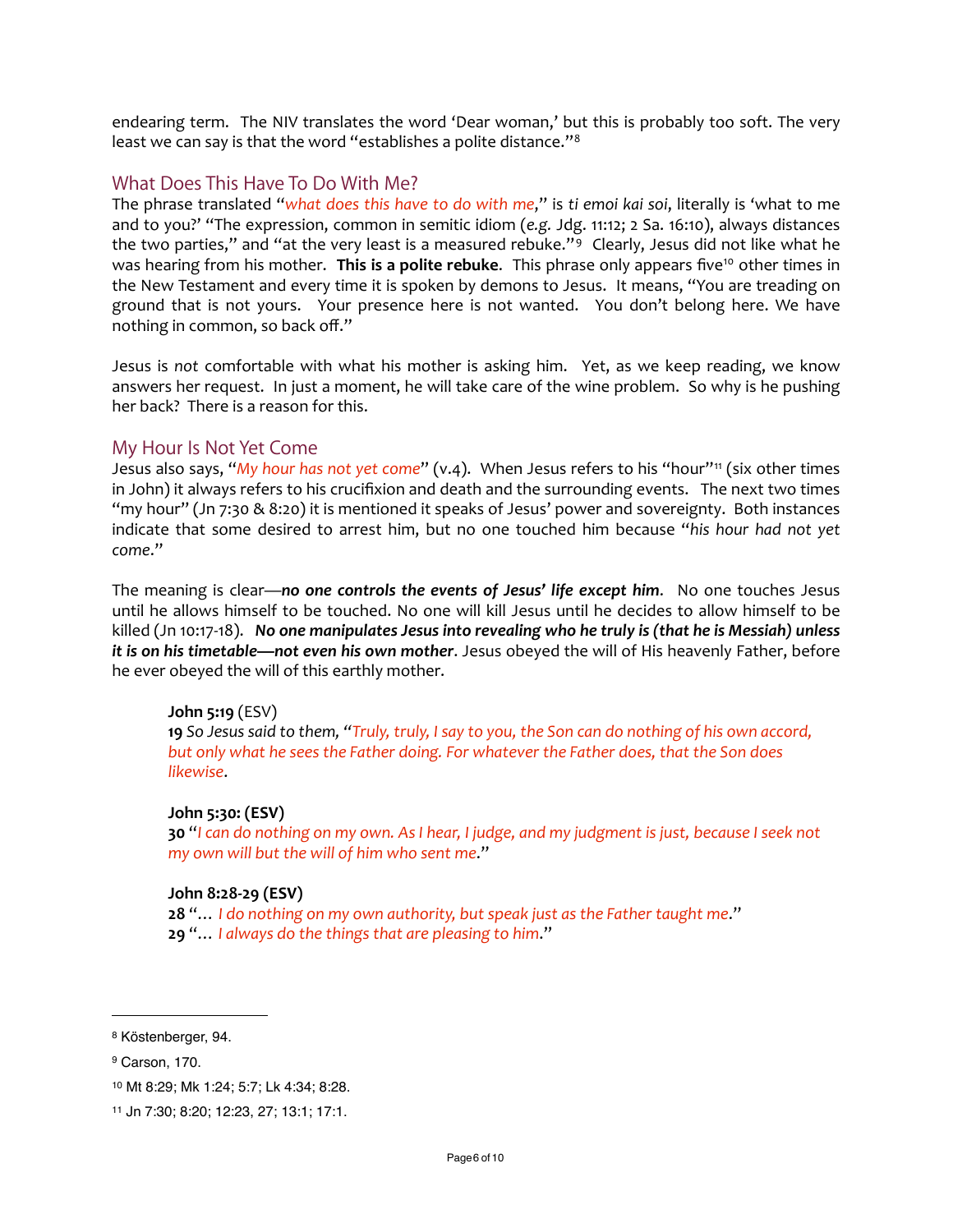**Jesus is radically obedient to his heavenly Father.** The power of the Messiah cannot be manipulated. No one has an inside track with Jesus to getting requests taken care of, not even his family. The power of the Messiah is not set in motion because of family relationships but because of a relationship of faith. Jesus pushed back on Mary and politely rebuked her wrong thinking. However, because she trusted in him, he went ahead and answered her request.

Mary had faith in Jesus. She trusted him completely. It is obvious that she trusts him completely because she commanded the servants, "Do whatever he tells you" (v.5). Do whatever he tells you. That statement is a statement of total and complete trust. It's is almost as if she is saying, "If he tells you to do something you think is strange, do it anyway because I have learned to trust him and in the end it will turn out well." Do whatever he tells you.

# 2) The Conversation Between Jesus & the Servants (v.6-8)

## **John 2:6-8** (ESV)

**6** Now there were six stone water jars there for the Jewish rites of purification, each holding twenty or *thirty* gallons. **7** *Jesus said to the servants,* "Fill the jars with water." And they filled them up to the brim. **8** And he said to them, "Now draw some out and take it to the master of the feast." So they took it.



Water jars similar to what would have been used have been found in excavations in and around Jerusalem. This one dates to the first century and is housed in The Israel Museum in Jerusalem.<sup>[12](#page-6-0)</sup> These large jars are about two and half to three feet tall. If the six each held 20 gallons, then together that would be a total of 120 gallons. If they held 30 gallons, then that raises the total to 180 gallons.

These jars held water that was used for ritual purification, not for drinking. The rites of purification probably included the washing of the hands and feet of those who traveled to the wedding and or the utensils used during the feast. You'll remember that pious Jews will not eat unless they first could wash their hands (Mk  $7:3-4$ ; cf. Mt  $15:2$ ).

What is astonishing about this is that Jesus did not request the empty wine jars? If he was going to provide more wine, why not fill the empty wine jars? And why on earth choose vessels that were **not** intended for drinking. These jars contained water for ceremonial washing, not for drinking. This is like having a bucket of water at the door and everyone who came in dipped their hands in and washed their hands. Nobody wants to drink out of that! This is not drinkable water. What is he doing?

These jars are at least partially empty because Jesus tells the servants to "*Fill the jars with water.*" The servants obey and fill the jars completely to the brim. These servant obey exactly as Jesus commanded. Then he tells them to, "draw some out and take it to the master of the feast."

This is probably about the time that the servant's heads start to swim. They probably thought, "Jesus, are you nuts? You want me to take this dirty water to master of the feast and invite him to take a sip? Are you trying to get me killed? They need wine not dishwater!" And how is this

<span id="page-6-0"></span><sup>12</sup> Source: <http://www.civilization.ca/cmc/exhibitions/civil/israel/isrel591e.shtml> accessed 5 November 2011.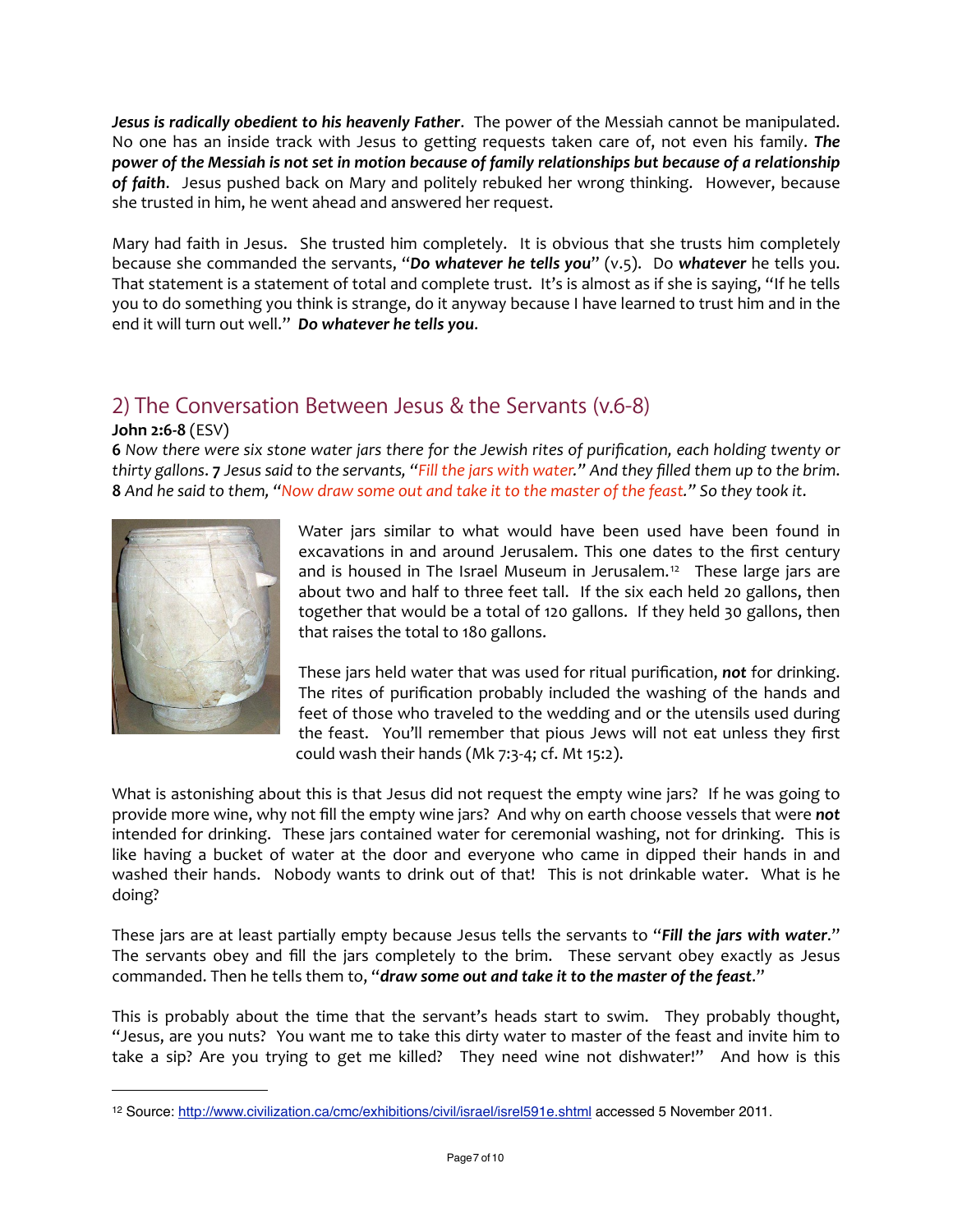supposed to solve the wine problem? It is a good thing Mary said what she did ("Do whatever he tells you."), because any sensible servant would turn to the next servant walking by and say, "Hey, take this to the maitre'd!" And yet they obey.

They draw out water from the jar and by the time the servant arrives at the master of the feast, the **water had now become wine.** Jesus has just created 120 to 180 gallons of wine. That's over "two thousand four-ounce glasses of wine."<sup>13</sup> That's a lot of wine!

Wine in the Old Testament was a symbolic of God's blessing,<sup>14</sup> joy, and celebration. One Jewish proverb said, "There is no rejoicing without wine."<sup>[15](#page-7-2)</sup> Most importantly as background for the context of this passage is the fact that the messianic age was prophesied to be one in which wine would flow in abundance.

#### **Jeremiah 31:12** (ESV)

**12** They shall come and sing aloud on the height of Zion, and they shall be radiant over the goodness of the LORD, *over the grain, the wine, and the oil,* and over the young of the flock and the herd; *their life shall be like a watered garden, and they shall languish no more*.

*Not necessary to read vs. 13 but it does convey celebration & joy* 

**13** Then shall the young women rejoice in the dance, *and the young men and the old shall be merry. I* will turn their mourning into joy; *I* will comfort them, and give them gladness for sorrow.

#### **Joel 3:18** (ESV)

**18** "*And in that day the mountains shall drip sweet wine,* and the hills shall flow with milk, *and all the streambeds of Judah* shall flow with water; and a fountain shall come forth from the house of the LORD *and water the Valley of Shittim*.

## **Amos 9:13-14** (ESV)

13 "Behold, the days are coming," declares the LORD, "when the plowman shall overtake the reaper and the treader of grapes him who sows the seed; *the mountains shall drip sweet wine, and all the hills shall flow with it*.

<span id="page-7-0"></span><sup>13</sup> Frank E. Gaebelein, Merrill C. Tenney and Richard N. Longenecker, *The Expositor's Bible Commentary, Volume 9: John and Acts* (Grand Rapids, MI: Zondervan Publishing House, 1981), 42.

<span id="page-7-1"></span><sup>14</sup> Psalm 104:14-15 lists wine among many of God's blessings (see also Joel 2:24) which "gladden the heart of man." The Bible is also full of warnings against the danger of "lingering long" over wine for those who do will find that in the end "it's bite is like a serpent and it stings like an adder" (Prov 23:29-32).

<span id="page-7-2"></span><sup>15</sup> Köstenberger, 93.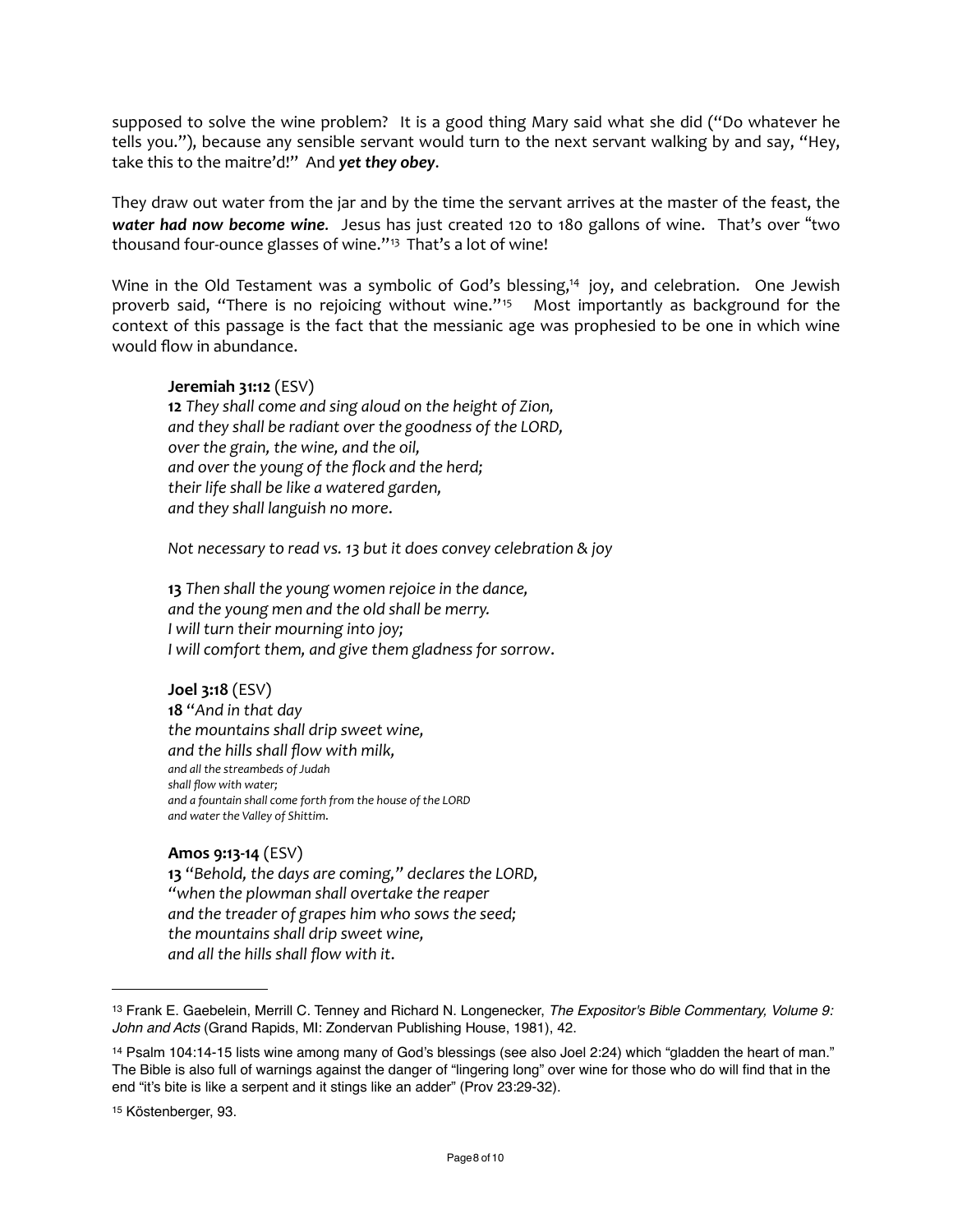14 *I* will restore the fortunes of my people Israel, and they shall rebuild the ruined cities and inhabit them; *they shall plant vineyards and drink their wine,* and they shall make gardens and eat their fruit.

When messiah will come, so will come the blessing of abundant wine.

# 3) The Conversation Between Maitre'd & the Groom (v.9-10)

## **John 2:9-10** (ESV)

**9** When the master of the feast tasted the water now become wine, and did not know where it came *from* (though the servants who had drawn the water knew), the master of the feast called the *bridegroom* **10** *and said to him, "Everyone serves the good wine first, and when people have drunk freely, then the poor wine. But you have kept the good wine until now."* 

The maitre'd tasted the wine and it was very good. He did not know where the wine came from. He knew nothing of Jesus' involvement, but the servants did! The servants only are mentioned as knowing what truly happened. The maitre'd then assumes this has happened at the command of the bridegroom since the bridegroom had the responsibility for supplying the wedding feast. He commends the groom on his generosity.

Evidently the practice was to put out the good wine first. Then when everyone was drunk, which is what is meant by the word translated "drunk freely"<sup>[16](#page-8-0)</sup> (i.e. "to be drunk," Greek methyskō<sup>[17](#page-8-1)</sup>) then you can slip in the cheap wine because everyone will be too inebriated to notice the difference. The wine Jesus made was clearly very good wine. It was not grape juice. The wine that Jesus had made was better than the wine that had been served earlier. The maitre'd calls it "the good wine," meaning the best wine.

Jesus gets no credit for this, but the groom does and he is highly commended by the maitre'd. He had saved *the best* until last. He had kept the good wine until now. And no doubt the silent groom was absolutely stunned. He had no idea what was happening or who had been so kind as to save his neck. In one secret sign, he went from a place of utter embarrassment, deep shame, and looking like a cheap-skate, to being highly honored, deeply commended, and looking like a groom who was lavishly generous. This groom had truly be saved.

## Conclusion

## **John 2:11** (ESV)

**11** This, the first of his signs, Jesus did at Cana in Galilee, and manifested his glory. And his disciples *believed in him*.

This sign manifested the glory of Jesus, but not everyone knew about this. Apparently the only ones who were aware of this were the servants, Mary, and Jesus' five disciples. This was not a public miracle, it was a secret sign which pointed to the glory of Jesus. It was not time yet for the

<span id="page-8-0"></span><sup>16</sup> Carson, 169.

<span id="page-8-1"></span><sup>17</sup> *Theological Dictionary of the New Testament*, ed. Gerhard Kittel, Geoffrey W. Bromiley and Gerhard Friedrich, Vol. 4. electronic ed. (Grand Rapids, MI: Eerdmans, 1964), 545.